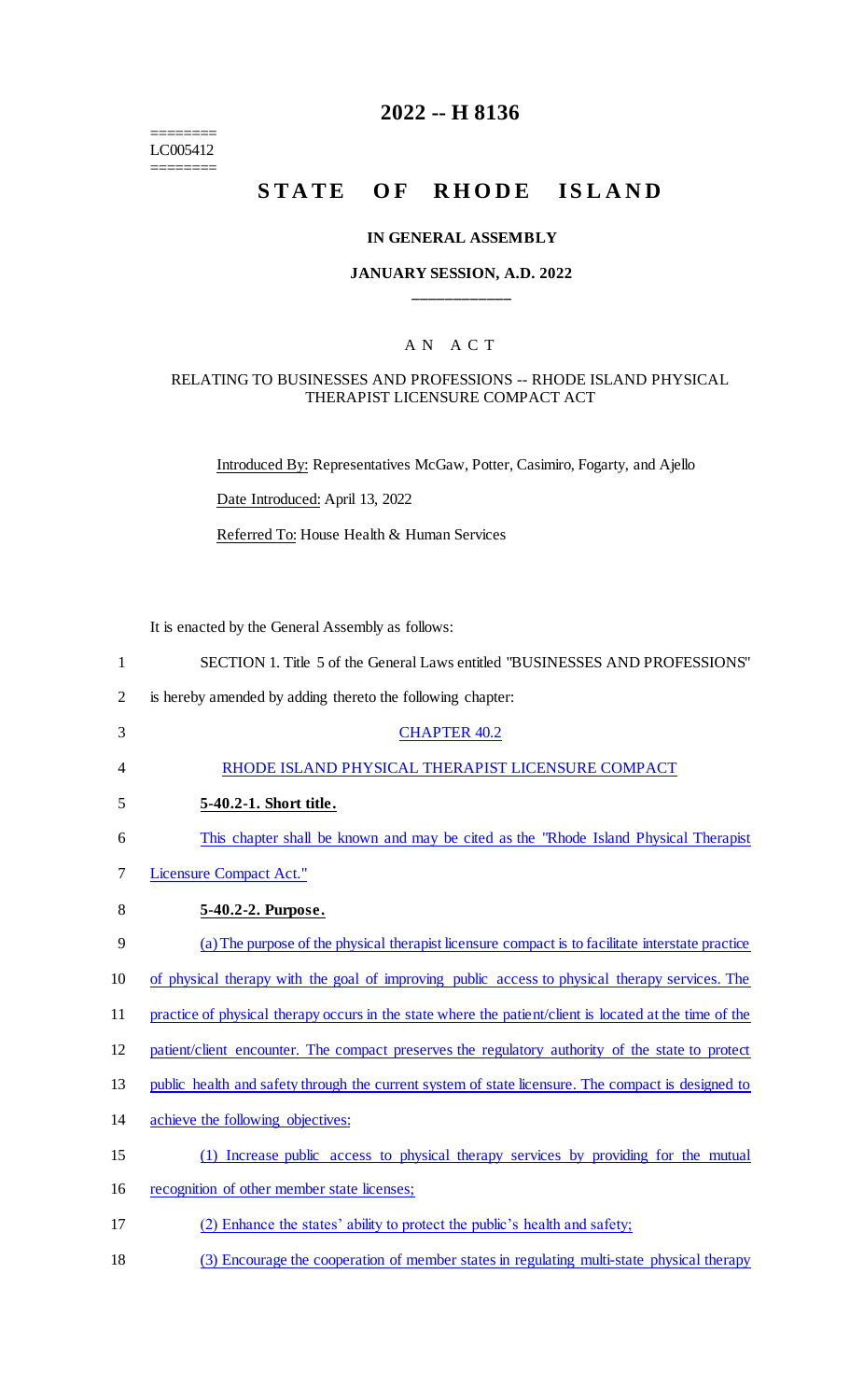practice;

| $\mathbf{2}$ | (4) Support spouses of relocating military members;                                                    |
|--------------|--------------------------------------------------------------------------------------------------------|
| 3            | (5) Enhance the exchange of licensure, investigative, and disciplinary information between             |
| 4            | member states; and                                                                                     |
| 5            | (6) Allow a remote state to hold a provider of services with a compact privilege in that state         |
| 6            | accountable to that state's practice standards.                                                        |
| 7            | 5-40.2-3. Definitions.                                                                                 |
| 8            | As used in this compact, and except as otherwise provided, the following definitions shall             |
| 9            | apply:                                                                                                 |
| 10           | (1) "Active duty military" means full-time duty status in the active uniformed service of              |
| 11           | the United States, including members of the national guard and reserve on active duty orders           |
| 12           | pursuant to 10 U.S.C. Sections 1209 and 1211.                                                          |
| 13           | (2) "Adverse action" means disciplinary action taken by a physical therapy licensing board             |
| 14           | based upon misconduct, unacceptable performance, or a combination of both.                             |
| 15           | (3) "Alternative program" means a non-disciplinary monitoring or practice remediation                  |
| 16           | process approved by a physical therapy licensing board, which includes, but is not limited to,         |
| 17           | substance abuse issues.                                                                                |
| 18           | (4) "Compact privilege" means the authorization granted by a remote state to allow a                   |
| 19           | licensee from another member state to practice as a physical therapist or work as a physical therapist |
| 20           | assistant in the remote state under its laws and rules. The practice of physical therapy occurs in the |
| 21           | member state where the patient/client is located at the time of the patient/client encounter.          |
| 22           | (5) "Continuing competence" means a requirement, as a condition of license renewal, to                 |
| 23           | provide evidence of participation in, and/or completion of, educational and professional activities    |
| 24           | relevant to practice or area of work.                                                                  |
| 25           | (6) "Data system" means a repository of information about licensees, including                         |
| 26           | examination, licensure, investigative, compact privilege, and adverse action.                          |
| 27           | (7) "Encumbered license" means a license that a physical therapy licensing board has                   |
| 28           | limited in any way.                                                                                    |
| 29           | (8) "Executive board" means a group of directors elected or appointed to act on behalf of,             |
| 30           | and within the powers granted to them by, the commission.                                              |
| 31           | (9) "Home state" means the member state that is the licensee's primary state of residence.             |
| 32           | (10) "Investigative information" means information, records, and documents received or                 |
| 33           | generated by a physical therapy licensing board pursuant to an investigation.                          |
| 34           | (11) "Jurisprudence requirement" means the assessment of an individual's knowledge of                  |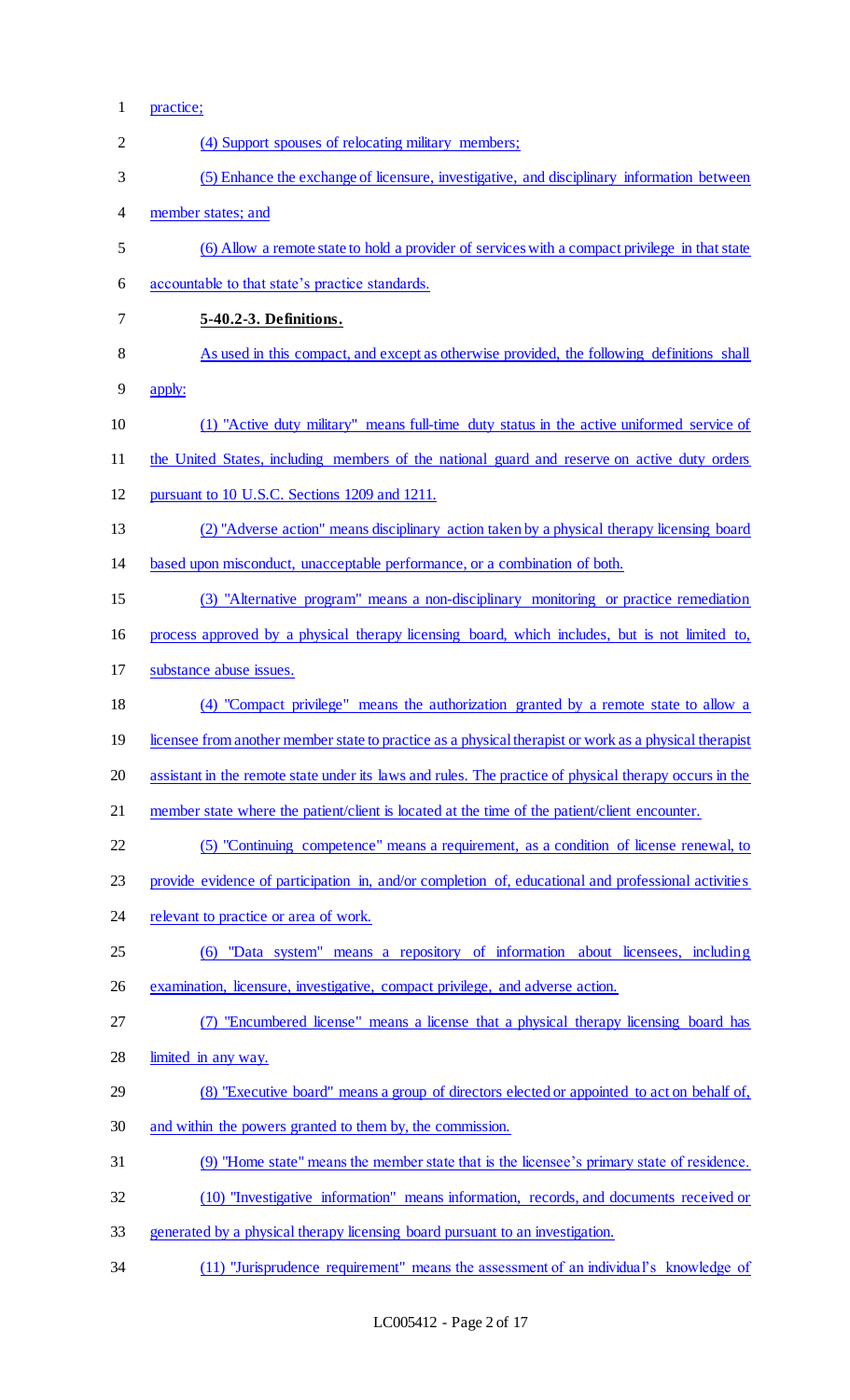the laws and rules governing the practice of physical therapy in a state. (12) "Licensee" means an individual who currently holds an authorization from the state to practice as a physical therapist or to work as a physical therapist assistant. (13) "Member state" means a state that has enacted the compact. (14) "Party state" means any member state in which a licensee holds a current license or compact privilege or is applying for a license or compact privilege. (15) "Physical therapist" means an individual who is licensed by a state to practice physical therapy. (16) "Physical therapist assistant" means an individual who is licensed/certified by a state and who assists the physical therapist in selected components of physical therapy. (17) "Physical therapy," "physical therapy practice," and "the practice of physical therapy" mean the care and services provided by or under the direction and supervision of a licensed physical 13 therapist. (18) "Physical therapy compact" means the formal compact authorized in this chapter. (19) "Physical therapy compact commission" or "commission" means the national 16 administrative body whose membership consists of all states that have enacted the compact. (20) "Physical therapy licensing board" or "licensing board" means the agency of a state that is responsible for the licensing and regulation of physical therapists and physical therapist assistants. (21) "Remote state" means a member state other than the home state, where a licensee is exercising or seeking to exercise the compact privilege. (22) "Rule" means a regulation, principle, or directive promulgated by the commission that has the force of law. (23) "State" means any state, commonwealth, district, or territory of the United States of America that regulates the practice of physical therapy. **5-40.2-4. State participation in the compact.**  (a) To participate in the compact, a state shall: 28 (1) Participate fully in the commission's data system, including using the commission's unique identifier as defined in rules; (2) Have a mechanism in place for receiving and investigating complaints about licensees; (3) Notify the commission, in compliance with the terms of the compact and rules, of any adverse action or the availability of investigative information regarding a licensee; (4) Fully implement a criminal background check requirement, within a time frame established by rule, by receiving the results of the Federal Bureau of Investigation record search on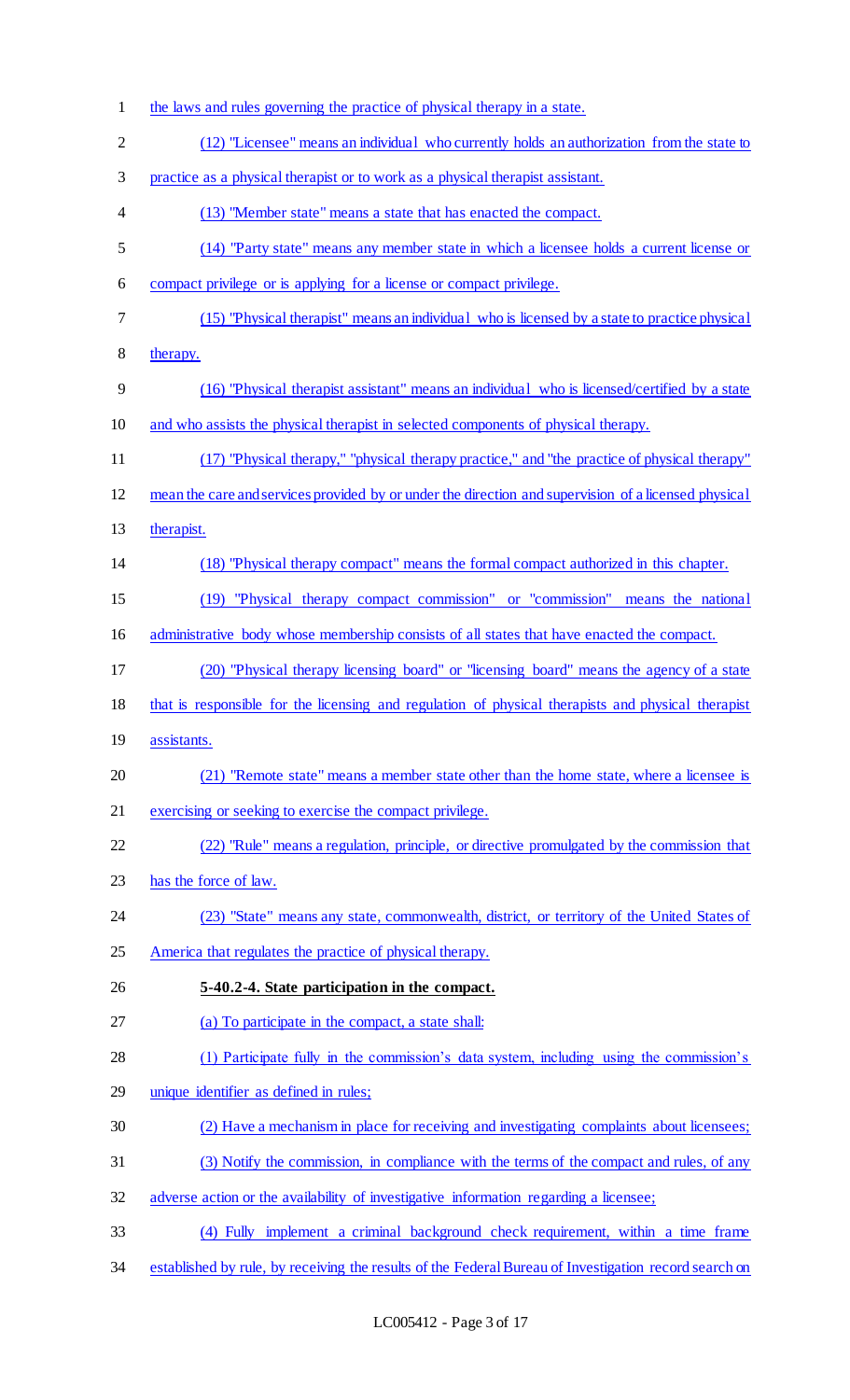| $\mathbf{1}$   | criminal background checks and use the results in making licensure decisions in accordance with  |
|----------------|--------------------------------------------------------------------------------------------------|
| $\overline{2}$ | subsection (b) of this section;                                                                  |
| 3              | (5) Comply with the rules of the commission;                                                     |
| 4              | (6) Utilize a recognized national examination as a requirement for licensure pursuant to the     |
| 5              | rules of the commission; and                                                                     |
| 6              | (7) Have continuing competence requirements as a condition for license renewal.                  |
| 7              | (b) Upon adoption of this statute, the member state shall have the authority to obtain           |
| $8\,$          | biometric-based information from each physical therapy licensure applicant and submit this       |
| 9              | information to the Federal Bureau of Investigation for a criminal background check in accordance |
| 10             | with 28 U.S.C. §534 and 42 U.S.C. §14616.                                                        |
| 11             | (c) A member state shall grant the compact privilege to a licensee holding a valid               |
| 12             | unencumbered license in another member state in accordance with the terms of the compact and     |
| 13             | rules.                                                                                           |
| 14             | (d) Member states may charge a fee for granting a compact privilege.                             |
| 15             | 5-40.2-5. Compact privilege.                                                                     |
| 16             | (a) To exercise the compact privilege under the terms and provisions of the compact, the         |
| 17             | licensee shall:                                                                                  |
| 18             | (1) Hold a license in the home state;                                                            |
| 19             | (2) Have no encumbrance on any state license;                                                    |
| 20             | (3) Be eligible for a compact privilege in any member state in accordance with subsections       |
| 21             | $(d)$ , $(g)$ , and $(h)$ of this section;                                                       |
| 22             | (4) Have not had any adverse action against any license or compact privilege within the          |
| 23             | previous two (2) years;                                                                          |
| 24             | (5) Notify the commission that the licensee is seeking the compact privilege within a            |
| 25             | remote state $(s)$ ;                                                                             |
| 26             | (6) Pay any applicable fees, including any state fee, for the compact privilege;                 |
| 27             | (7) Meet any jurisprudence requirements established by the remote state(s) in which the          |
| 28             | licensee is seeking a compact privilege; and                                                     |
| 29             | (8) Report to the commission adverse action taken by any non-member state within thirty          |
| 30             | (30) days from the date the adverse action is taken.                                             |
| 31             | (b) The compact privilege is valid until the expiration date of the home license. The licensee   |
| 32             | shall comply with the requirements of subsection (a) of this section to maintain the compact     |
| 33             | privilege in the remote state.                                                                   |
| 34             | (c) A licensee providing physical therapy in a remote state under the compact privilege          |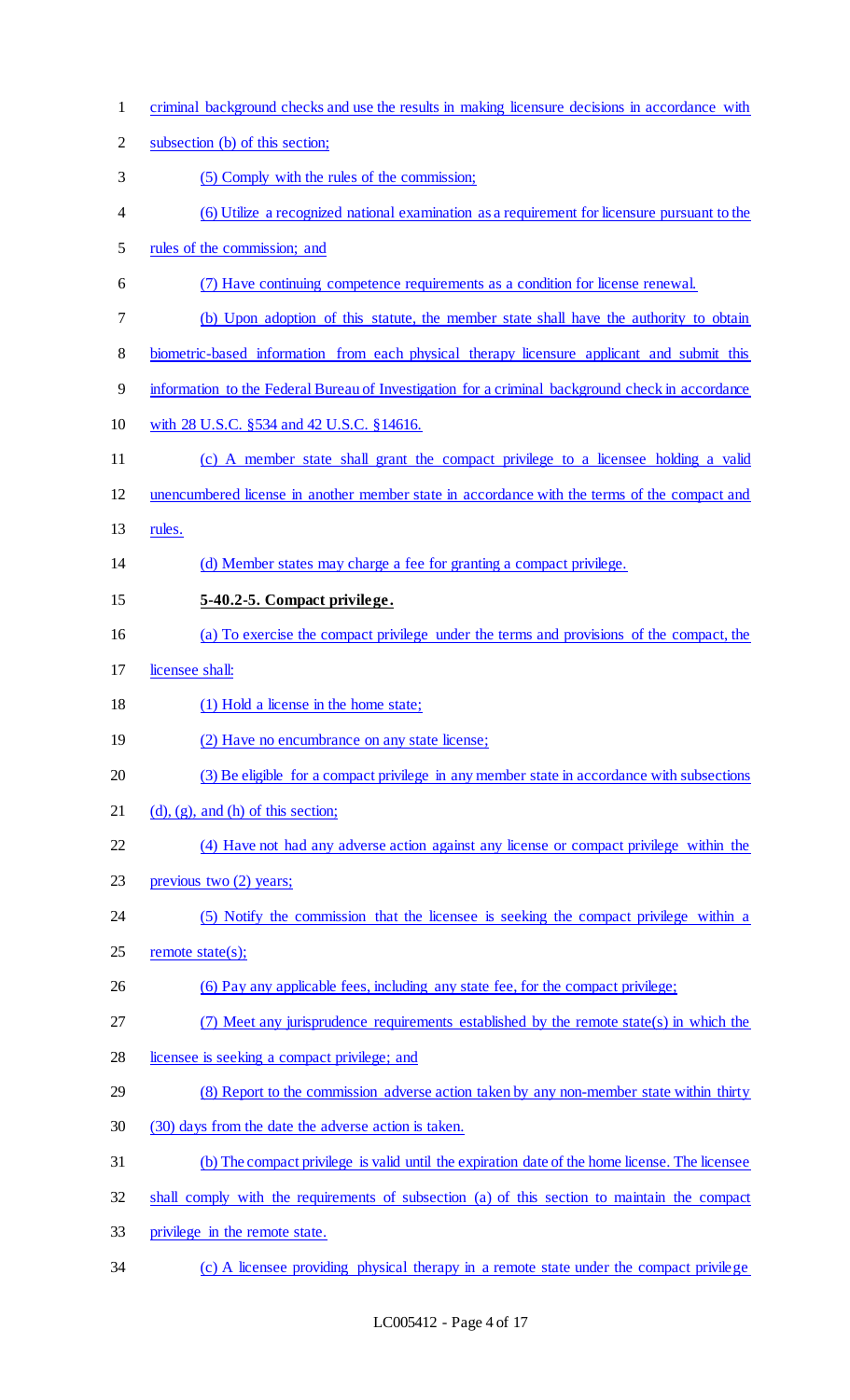- shall function within the laws and regulations of the remote state.
- 2 (d) A licensee providing physical therapy in a remote state is subject to that state's regulatory authority. A remote state may, in accordance with due process and that state's laws, 4 remove a licensee's compact privilege in the remote state for a specific period of time, impose fines, and/or take any other necessary actions to protect the health and safety of its citizens. The licensee is not eligible for a compact privilege in any state until the specific time for removal has passed and all fines are paid. (e) If a home state license is encumbered, the licensee shall lose the compact privilege in any remote state until the following occur: (1) The home state license is no longer encumbered; and (2) Two (2) years have elapsed from the date of the adverse action. (f) Once an encumbered license in the home state is restored to good standing, the licensee shall meet the requirements of subsection (a) of this section to obtain a compact privilege in any remote state. (g) If a licensee's compact privilege in any remote state is removed, the individual shall lose the compact privilege in any remote state until the following occur: (1) The specific period of time for which the compact privilege was removed has ended; 18 (2) All fines have been paid; and 19 (3) Two (2) years have elapsed from the date of the adverse action. (h) Once the requirements of subsection (g) of this section have been met, the licensee shall meet the requirements in subsection (a) of this section to obtain a compact privilege in a remote state. **5-40.2-6. Active duty military personnel or their spouses.**  24 A licensee who is active duty military or is the spouse of an individual who is active duty military may designate one of the following as the home state: 26 (1) Home of record; (2) Permanent change of station (PCS); or (3) State of current residence if it is different than the PCS state or home of record. **5-40.2-7. Adverse actions.**  (a) A home state shall have exclusive power to impose adverse action against a license issued by the home state. (b) A home state may take adverse action based on the investigative information of a remote state, as long as the home state follows its own procedures for imposing adverse action.
- (c) Nothing in this compact shall override a member state's decision that participation in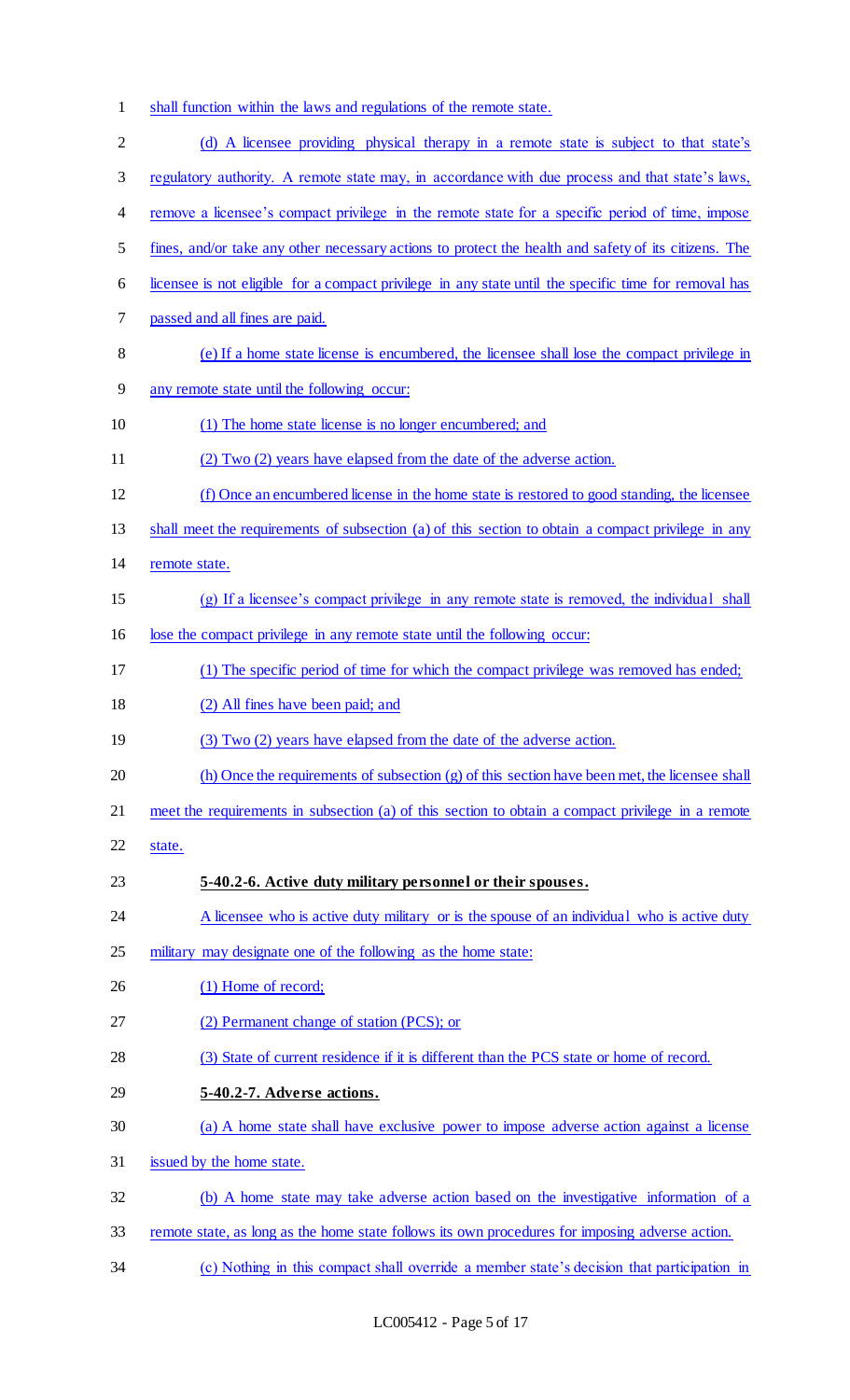| $\mathbf{1}$   | an alternative program may be used in lieu of adverse action and that such participation shall remain |
|----------------|-------------------------------------------------------------------------------------------------------|
| $\overline{2}$ | non-public if required by the member state's laws. Member states shall require licensees who enter    |
| 3              | any alternative programs in lieu of discipline to agree not to practice in any other member state     |
| 4              | during the term of the alternative program without prior authorization from such other member         |
| 5              | state.                                                                                                |
| 6              | (d) Any member state may investigate actual or alleged violations of the statutes and rules           |
| 7              | authorizing the practice of physical therapy in any other member state in which a physical therapist  |
| 8              | or physical therapist assistant holds a license or compact privilege.                                 |
| 9              | (e) A remote state shall have the authority to:                                                       |
| 10             | (1) Take adverse actions as set forth in § 5-40.2-5(d) against a licensee's compact privilege         |
| 11             | in the state;                                                                                         |
| 12             | (2) Issue subpoenas for both hearings and investigations that require the attendance and              |
| 13             | testimony of witnesses, and the production of evidence. Subpoenas issued by a physical therapy        |
| 14             | licensing board in a party state for the attendance and testimony of witnesses, and/or the production |
| 15             | of evidence from another party state, shall be enforced in the latter state by any court of competent |
| 16             | jurisdiction, according to the practice and procedure of that court applicable to subpoenas issued in |
| 17             | proceedings pending before it. The issuing authority shall pay any witness fees, travel expenses,     |
| 18             | mileage, and other fees required by the service statutes of the state where the witnesses and/or      |
| 19             | evidence are located; and                                                                             |
| 20             | (3) If otherwise permitted by state law, recover from the licensee the costs of investigations        |
| 21             | and disposition of cases resulting from any adverse action taken against that licensee.               |
| 22             | (f) Joint Investigations:                                                                             |
| 23             | (1) In addition to the authority granted to a member state by its respective physical therapy         |
| 24             | practice act or other applicable state law, a member state may participate with other member states   |
| 25             | in joint investigations of licensees.                                                                 |
| 26             | (2) Member states shall share any investigative, litigation, or compliance materials in               |
| 27             | furtherance of any joint or individual investigation initiated under the compact.                     |
| 28             | 5-40.2-8. Establishment of the physical therapy compact commission.                                   |
| 29             | (a) The compact member states hereby create and establish a joint public agency known as              |
| 30             | the physical therapy compact commission:                                                              |
| 31             | (1) The commission is an instrumentality of the compact states.                                       |
| 32             | (2) Venue is proper and judicial proceedings by or against the commission shall be brought            |
| 33             | solely and exclusively in a court of competent jurisdiction where the principal office of the         |
| 34             | commission is located. The commission may waive venue and jurisdictional defenses to the extent       |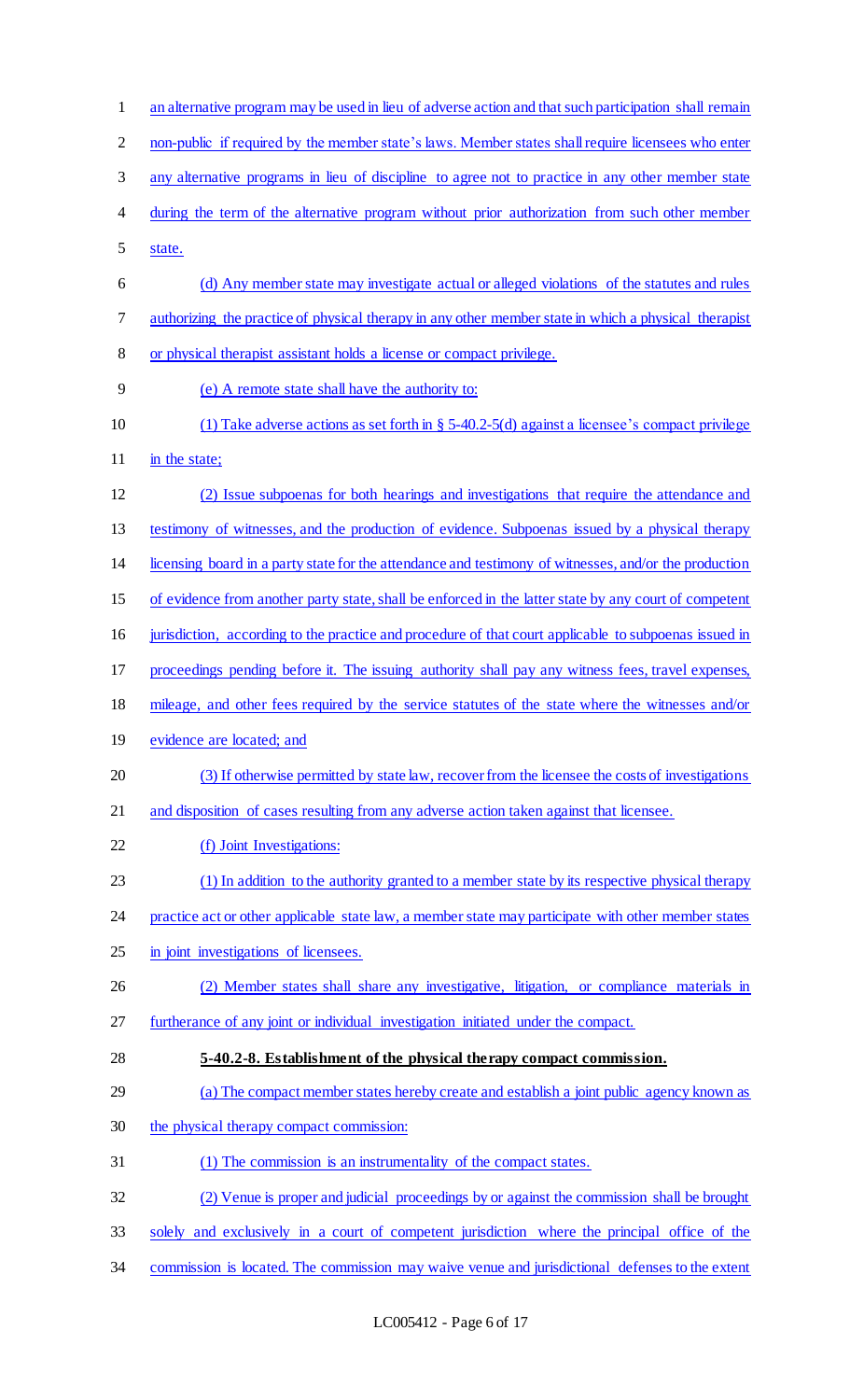- it adopts or consents to participate in alternative dispute resolution proceedings. (3) Nothing in this compact shall be construed to be a waiver of sovereign immunity. (b) Membership, voting, and meetings: (1) Each member state shall have and be limited to one delegate selected by that member state's licensing board. (2) The delegate shall be a current member of the licensing board, who is a physical therapist, physical therapist assistant, public member, or the board administrator. (3) Any delegate may be removed or suspended from office as provided by the law of the state from which the delegate is appointed. (4) The member state board shall fill any vacancy occurring in the commission. (5) Each delegate shall be entitled to one vote with regard to the promulgation of rules and creation of bylaws and shall otherwise have an opportunity to participate in the business and affairs of the commission. (6) A delegate shall vote in person or by such other means as provided in the bylaws. The bylaws may provide for delegates' participation in meetings by telephone or other means of communication. (7) The commission shall meet at least once during each calendar year. (8) Additional meetings shall be held as set forth in the bylaws. 19 (c) The commission shall have the following powers and duties: (1) Establish the fiscal year of the commission; (2) Establish bylaws; (3) Maintain its financial records in accordance with the bylaws; (4) Meet and take such actions as are consistent with the provisions of this compact and 24 the bylaws; (5) Promulgate uniform rules to facilitate and coordinate implementation and administration of this compact. The rules shall have the force and effect of law and shall be binding in all member states; (6) Bring and prosecute legal proceedings or actions in the name of the commission, provided that the standing of any state physical therapy licensing board to sue or be sued under applicable law shall not be affected; (7) Purchase and maintain insurance and bonds; (8) Borrow, accept, or contract for services of personnel, including, but not limited to, employees of a member state;
- (9) Hire employees, elect or appoint officers, fix compensation, define duties, grant such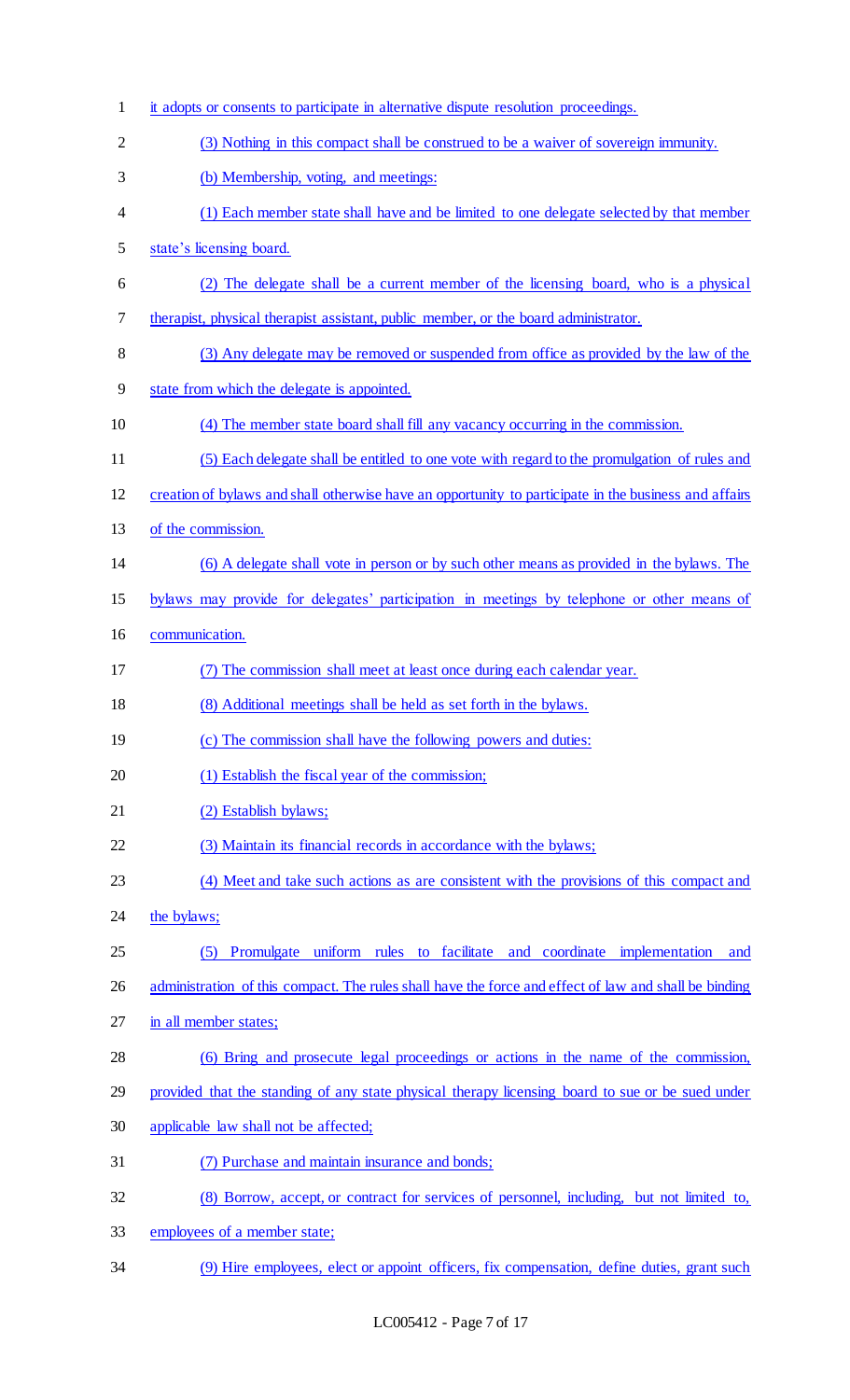- individuals appropriate authority to carry out the purposes of the compact, and to establish the
- commission's personnel policies and programs relating to conflicts of interest, qualifications of
- personnel, and other related personnel matters;
- 4 (10) Accept any and all appropriate donations and grants of money, equipment, supplies,
- materials and services, and to receive, utilize and dispose of the same; provided that, at all times
- 6 the commission shall avoid any appearance of impropriety and/or conflict of interest;
- (11) Lease, purchase, accept appropriate gifts or donations of, or otherwise to own, hold,
- improve or use, any property, real, personal or mixed; provided that, at all times the commission
- shall avoid any appearance of impropriety;
- (12) Sell convey, mortgage, pledge, lease, exchange, abandon, or otherwise dispose of any
- 11 property real, personal, or mixed;
- (13) Establish a budget and make expenditures;
- 13 (14) Borrow money;
- (15) Appoint committees, including standing committees composed of members, state
- regulators, state legislators or their representatives, and consumer representatives, and such other
- interested persons as may be designated in this compact and the bylaws;
- (16) Provide and receive information from, and cooperate with, law enforcement agencies;
- 18 (17) Establish and elect an executive board; and
- (18) Perform such other functions as may be necessary or appropriate to achieve the
- purposes of this compact consistent with the state regulation of physical therapy licensure and
- practice.
- (d) The executive board shall have the power to act on behalf of the commission according
- to the terms of this compact. The executive board shall be composed of nine (9) members:
- (1) Seven (7) voting members who are elected by the commission from the current
- membership of the commission;
- (2) One ex-officio, non-voting member from the recognized national physical therapy
- professional association; and
- (3) One ex-officio, non-voting member from the recognized membership organization of
- the physical therapy licensing boards.
- (4) The ex-officio members will be selected by their respective organizations.
- (5) The commission may remove any member of the executive board as provided in the
- 32 bylaws.
- (e) The executive board shall meet at least annually.
- (f) The executive board shall have the following duties and responsibilities: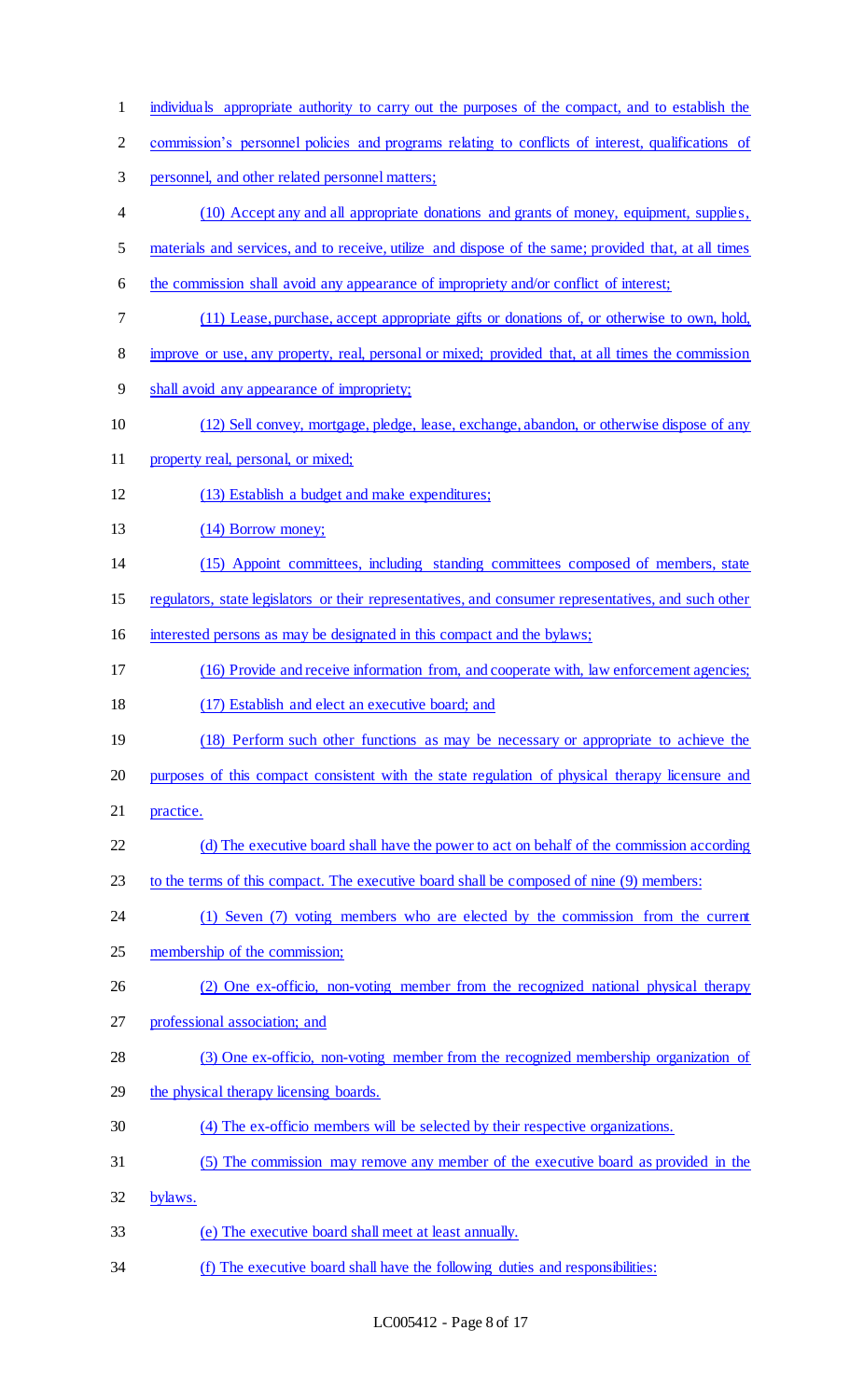- (1) Recommend to the entire commission changes to the rules or bylaws, changes to this 2 compact legislation, fees paid by compact member states such as annual dues, and any commission compact fee charged to licensees for the compact privilege; (2) Ensure compact administration services are appropriately provided, contractual or otherwise; (3) Prepare and recommend the budget; (4) Maintain financial records on behalf of the commission; (5) Monitor compact compliance of member states and provide compliance reports to the commission; (6) Establish additional committees as necessary; and 11 (7) Other duties as provided in rules or bylaws.  $(g)(1)$  All meetings of the commission shall be open to the public, and public notice of meetings shall be given in the same manner as required under the rulemaking provisions of § 5- 40.2-10. (2) The commission or the executive board or other committees of the commission may convene in a closed, non-public meeting if the commission or executive board or other committees of the commission must discuss: (i) Non-compliance of a member state with its obligations under the compact; (ii) The employment, compensation, discipline or other matters, practices or procedures related to specific employees or other matters related to the commission's internal personnel practices and procedures; 22 (iii) Current, threatened, or reasonably anticipated litigation; (iv) Negotiation of contracts for the purchase, lease, or sale of goods, services, or real 24 estate; (v) Accusing any person of a crime or formally censuring any person; (vi) Disclosure of trade secrets or commercial or financial information that is privileged or confidential; (vii) Disclosure of information of a personal nature where disclosure would constitute a 29 clearly unwarranted invasion of personal privacy; (viii) Disclosure of investigative records compiled for law enforcement purposes; (ix) Disclosure of information related to any investigative reports prepared by or on behalf of or for use of the commission or other committee charged with responsibility of investigation or determination of compliance issues pursuant to the compact; or
- (x) Matters specifically exempted from disclosure by federal or member state statute.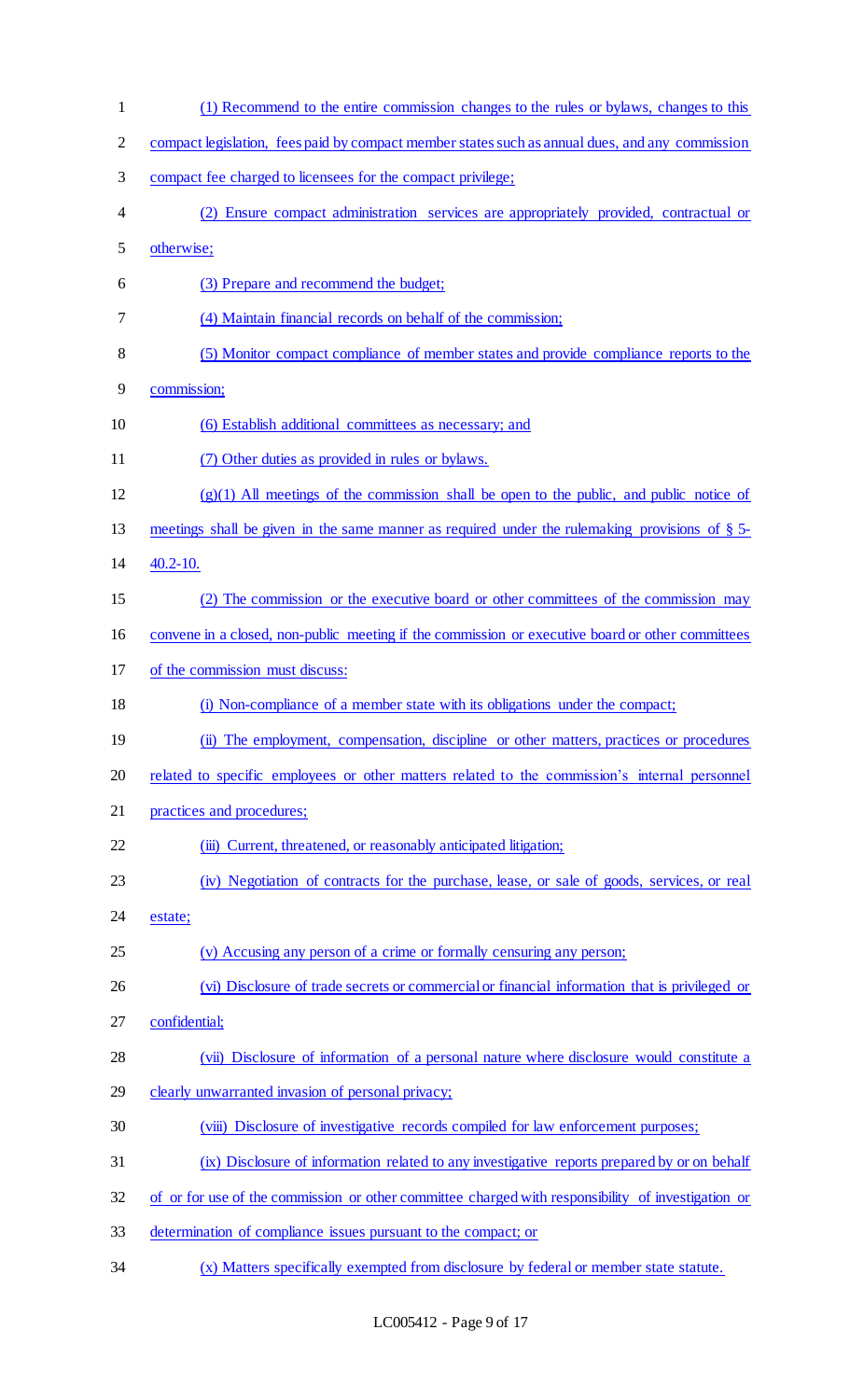(h) If a meeting, or portion of a meeting, is closed pursuant to this provision, the commission's legal counsel, or designee, shall certify that the meeting may be closed and shall reference each relevant exempting provision. (i) The commission shall keep minutes that fully and clearly describe all matters discussed 5 in a meeting and shall provide a full and accurate summary of actions taken, and the reasons therefore, including a description of the views expressed. All documents considered in connection with an action shall be identified in such minutes. All minutes and documents of a closed meeting 8 shall remain under seal, subject to release by a majority vote of the commission or order of a court of competent jurisdiction. (j) The commission shall pay, or provide for the payment of, the reasonable expenses of its establishment, organization, and ongoing activities. (1) The commission may accept any and all appropriate revenue sources, donations, and grants of money, equipment, supplies, materials, and services. (2) The commission may levy on and collect an annual assessment from each member state or impose fees on other parties to cover the cost of the operations and activities of the commission and its staff, which must be in a total amount sufficient to cover its annual budget as approved each year for which revenue is not provided by other sources. The aggregate annual assessment amount shall be allocated based upon a formula to be determined by the commission, which shall 19 promulgate a rule binding upon all member states. (3) The commission shall not incur obligations of any kind prior to securing the funds 21 adequate to meet the same; nor shall the commission pledge the credit of any of the member states, except by and with the authority of the member state. (4) The commission shall keep accurate accounts of all receipts and disbursements. The receipts and disbursements of the commission shall be subject to the audit and accounting procedures established under its bylaws. However, all receipts and disbursements of funds handled by the commission shall be audited yearly by a certified or licensed public accountant, and the report of the audit shall be included in and become part of the annual report of the commission. (k) The members, officers, executive director, employees and representatives of the commission shall be immune from suit and liability, either personally or in their official capacity, for any claim for damage to or loss of property or personal injury or other civil liability caused by or arising out of any actual or alleged act, error or omission that occurred, or that the person against whom the claim is made had a reasonable basis for believing occurred within the scope of commission employment, duties or responsibilities; provided, however, that nothing in this section 34 shall be construed to protect any such person from suit and/or liability for any damage, loss, injury,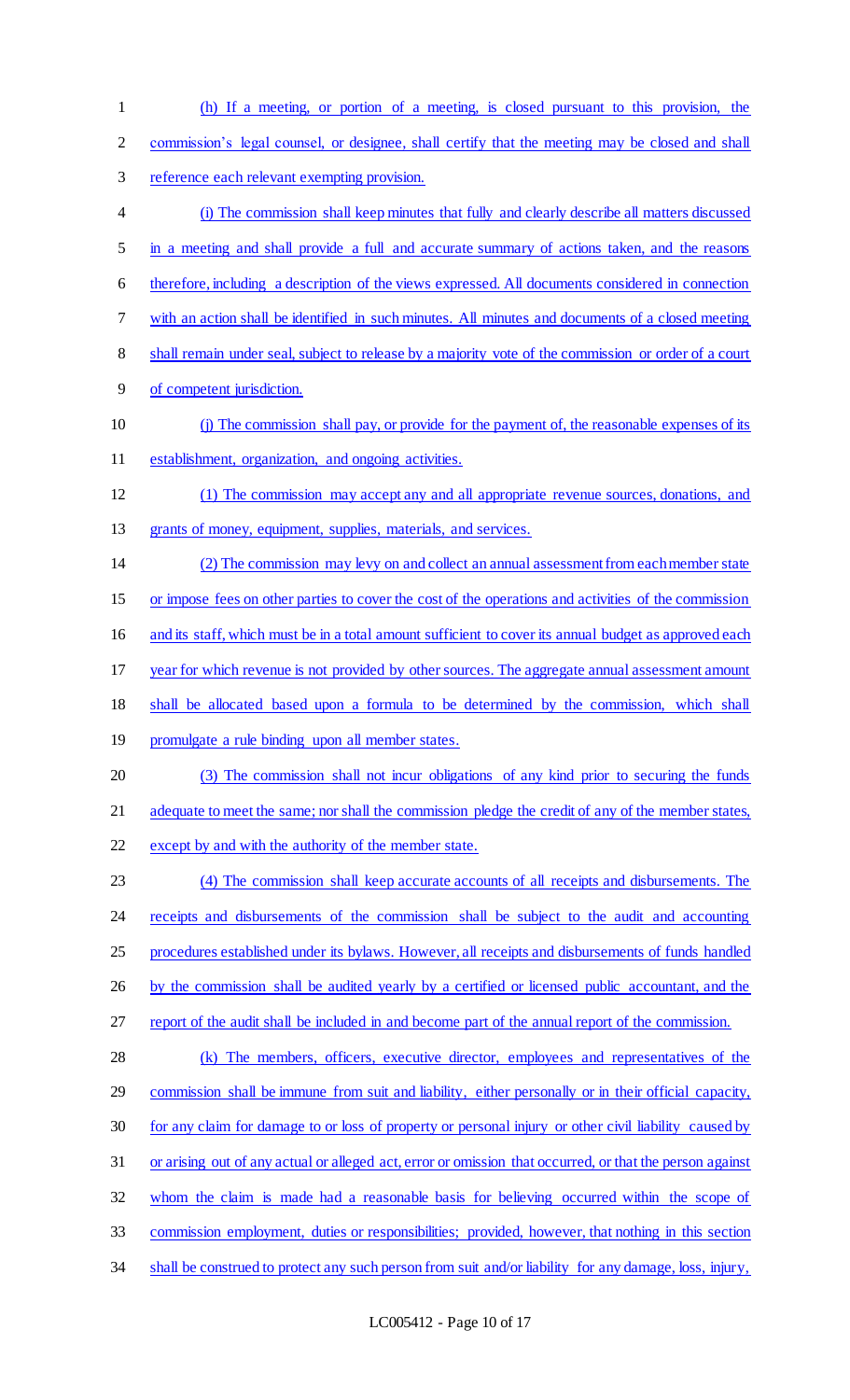or liability caused by the intentional or willful or wanton misconduct of that person.

 (1) The commission shall defend any member, officer, executive director, employee or representative of the commission in any civil action seeking to impose liability arising out of any 4 actual or alleged act, error, or omission that occurred within the scope of commission employment, duties, or responsibilities, or that the person against whom the claim is made had a reasonable basis for believing occurred within the scope of commission employment, duties, or responsibilities; provided, however, that nothing herein shall be construed to prohibit that person from retaining his or her own counsel; and provided further, that the actual or alleged act, error, or omission did not result from that person's intentional or willful or wanton misconduct. (2) The commission shall indemnify and hold harmless any member, officer, executive director, employee, or representative of the commission for the amount of any settlement or judgment obtained against that person arising out of any actual or alleged act, error or omission that occurred within the scope of commission employment, duties, or responsibilities, or that such person had a reasonable basis for believing occurred within the scope of commission employment, 15 duties, or responsibilities; provided that, the actual or alleged act, error, or omission did not result from the intentional or willful or wanton misconduct of that person. **5-40.2-9. Data System.**  (a) The commission shall provide for the development, maintenance, and utilization of a coordinated database and reporting system containing licensure, adverse action, and investigative information on all licensed individuals in member states. (b) Notwithstanding any other provision of state law to the contrary, a member state shall submit a uniform data set to the data system on all individuals to whom this compact is applicable as required by the rules of the commission, including: 24 (1) Identifying information; (2) Licensure data; 26 (3) Adverse actions against a license or compact privilege; (4) Non-confidential information related to alternative program participation; (5) Any denial of application for licensure, and the reason(s) for such denial; and (6) Other information that may facilitate the administration of this compact, as determined by the rules of the commission. (c) Investigative information pertaining to a licensee in any member state will only be available to other party states. (d) The commission shall promptly notify all member states of any adverse action taken against a licensee or an individual applying for a license. Adverse action information pertaining to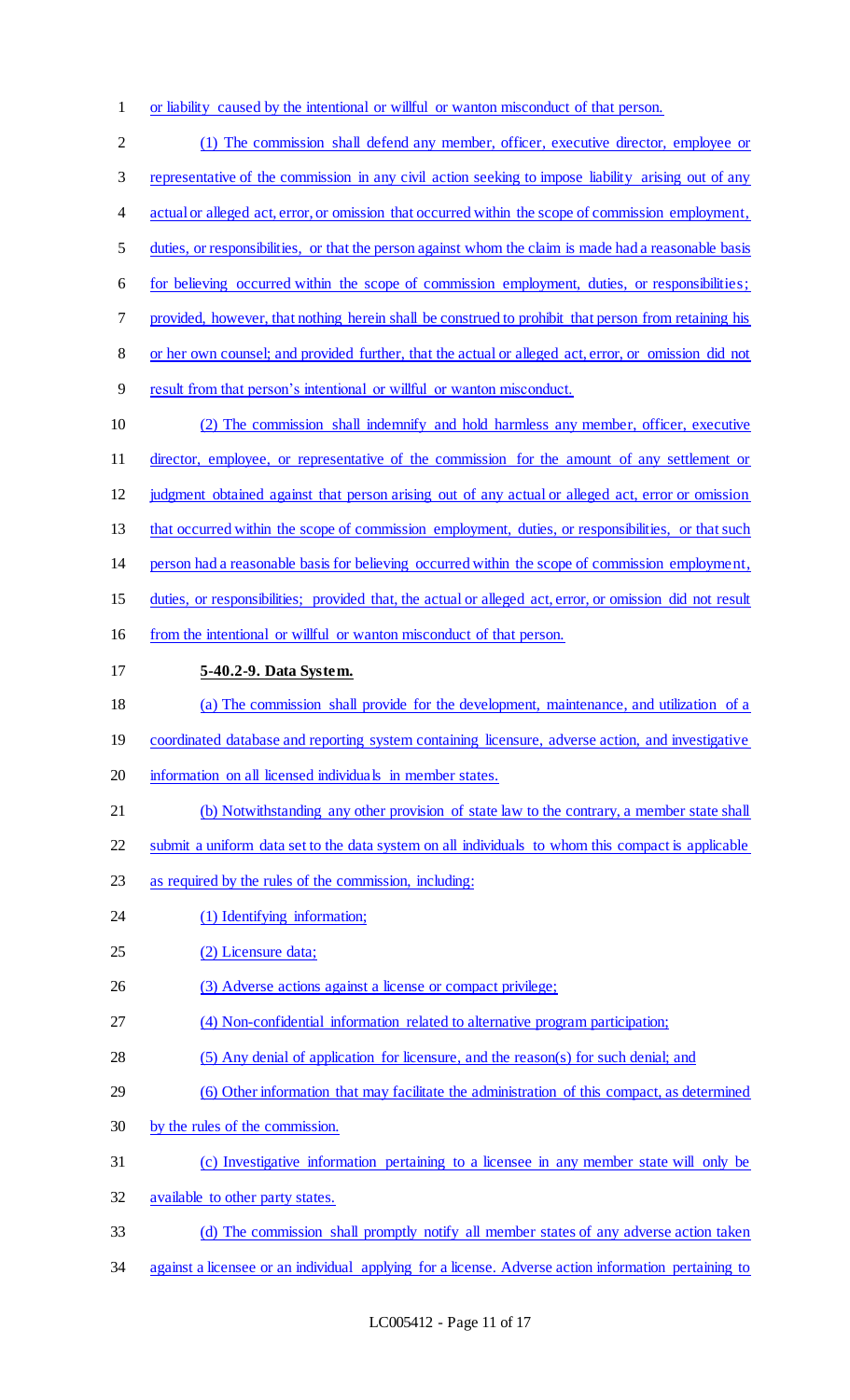a licensee in any member state will be available to any other member state. (e) Member states contributing information to the data system may designate information that may not be shared with the public without the express permission of the contributing state. (f) Any information submitted to the data system that is subsequently required to be expunged by the laws of the member state contributing the information shall be removed from the data system. **5-40.2-10. Rulemaking.**  (a) The commission shall exercise its rulemaking powers pursuant to the criteria set forth in this section and the rules adopted thereunder. Rules and amendments shall become binding as of the date specified in each rule or amendment. (b) If a majority of the legislatures of the member states rejects a rule, by enactment of a statute or resolution in the same manner used to adopt the compact within four (4) years of the date of adoption of the rule, then such rule shall have no further force and effect in any member state. (c) Rules or amendments to the rules shall be adopted at a regular or special meeting of the commission. (d) Prior to promulgation and adoption of a final rule or rules by the commission, and at least thirty (30) days in advance of the meeting at which the rule will be considered and voted upon, the commission shall file a notice of proposed rulemaking: 19 (1) On the website of the commission or other publicly accessible platform; and (2) On the website of each member state physical therapy licensing board or other publicly accessible platform or the publication in which each state would otherwise publish proposed rules. (e) The notice of proposed rulemaking shall include: (1) The proposed time, date, and location of the meeting in which the rule will be considered and voted upon; (2) The text of the proposed rule or amendment and the reason for the proposed rule; 26 (3) A request for comments on the proposed rule from any interested person; and (4) The manner in which interested persons may submit notice to the commission of their intention to attend the public hearing and any written comments. (f) Prior to adoption of a proposed rule, the commission shall allow persons to submit written data, facts, opinions, and arguments, which shall be made available to the public. (g) The commission shall grant an opportunity for a public hearing before it adopts a rule 32 or amendment if a hearing is requested by: (1) At least twenty-five (25) persons; (2) A state or federal governmental subdivision or agency; or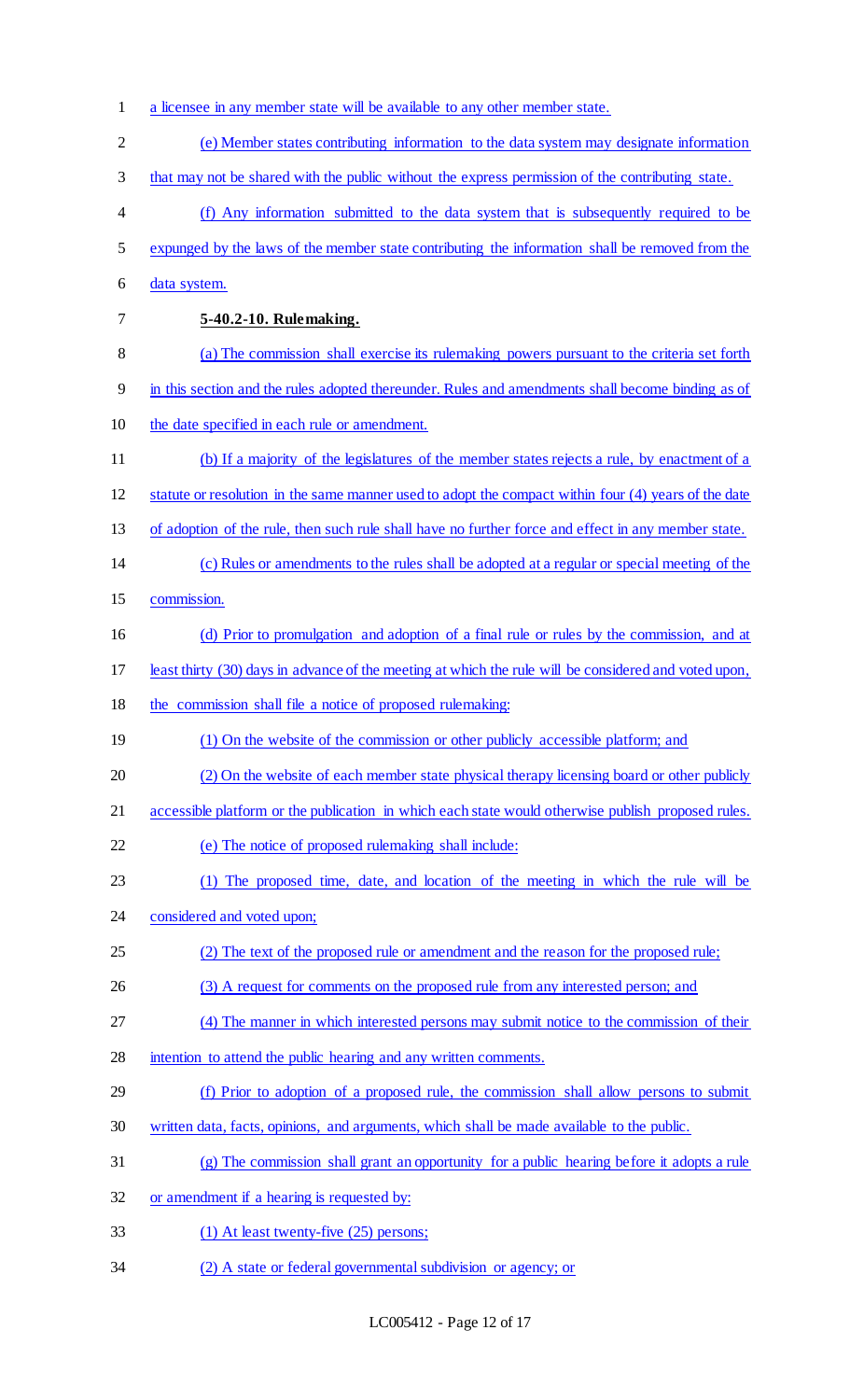(3) An association having at least twenty-five (25) members. (h) If a hearing is held on the proposed rule or amendment, the commission shall publish 3 the place, time, and date of the scheduled public hearing. If the hearing is held via electronic means, 4 the commission shall publish the mechanism for access to the electronic hearing. (1) All persons wishing to be heard at the hearing shall notify the executive director of the commission or other designated member in writing of their desire to appear and testify at the hearing not less than five (5) business days before the scheduled date of the hearing. (2) Hearings shall be conducted in a manner providing each person who wishes to comment a fair and reasonable opportunity to comment orally or in writing. (3) All hearings will be recorded. A copy of the recording will be made available on 11 request. (4) Nothing in this section shall be construed as requiring a separate hearing on each rule. 13 Rules may be grouped for the convenience of the commission at hearings required by this section. (i) Following the scheduled hearing date, or by the close of business on the scheduled hearing date if the hearing was not held, the commission shall consider all written and oral comments received. (j) If no written notice of intent to attend the public hearing by interested parties is received, the commission may proceed with promulgation of the proposed rule without a public hearing. (k) The commission shall, by majority vote of all members, take final action on the 20 proposed rule and shall determine the effective date of the rule, if any, based on the rulemaking 21 record and the full text of the rule. (l) Upon determination that an emergency exists, the commission may consider and adopt an emergency rule without prior notice, opportunity for comment, or hearing; provided that, the usual rulemaking procedures provided in the compact and in this section shall be retroactively 25 applied to the rule as soon as reasonably possible, in no event later than ninety (90) days after the 26 effective date of the rule. For the purposes of this provision, an emergency rule is one that must be adopted immediately in order to: 28 (1) Meet an imminent threat to public health, safety, or welfare; (2) Prevent a loss of commission or member state funds; (3) Meet a deadline for the promulgation of an administrative rule that is established by federal law or rule; or (4) Protect public health and safety. (m) The commission or an authorized committee of the commission may direct revisions to a previously adopted rule or amendment for purposes of correcting typographical errors, errors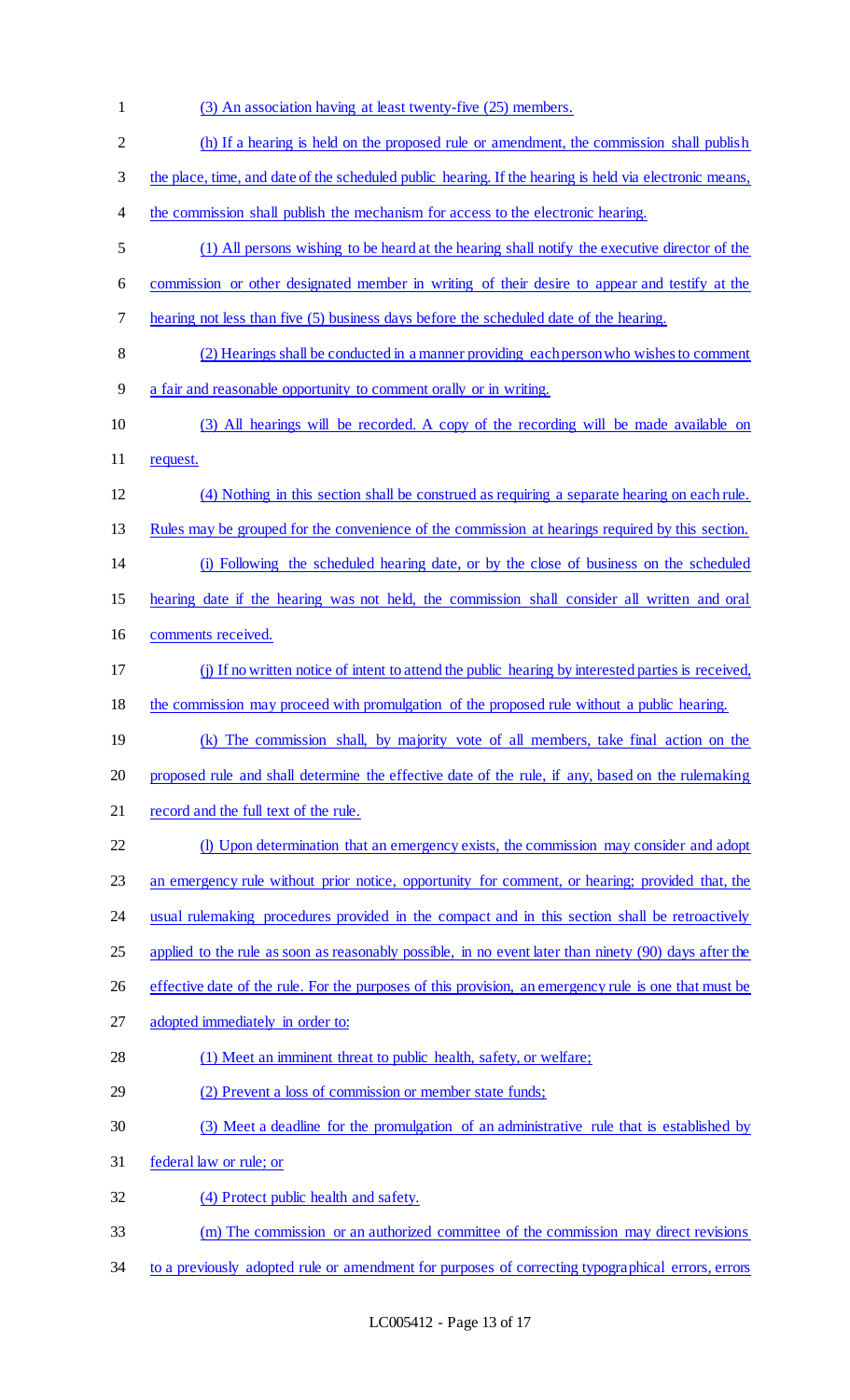in format, errors in consistency, or grammatical errors. Public notice of any revisions shall be 2 posted on the website of the commission. The revision shall be subject to challenge by any person for a period of thirty (30) days after posting. The revision may be challenged only on grounds that 4 the revision results in a material change to a rule. A challenge shall be made in writing and delivered to the chair of the commission prior to the end of the notice period. If no challenge is made, the revision will take effect without further action. If the revision is challenged, the revision may not take effect without the approval of the commission. **5-40.2-11. Oversight, dispute resolution, and enforcement.**  (a) The executive, legislative, and judicial branches of state government in each member state shall enforce this compact and take all actions necessary and appropriate to effectuate the compact's purposes and intent. The provisions of this compact and the rules promulgated hereunder shall have standing as statutory law. (b) All courts shall take judicial notice of the compact and the rules in any judicial or administrative proceeding in a member state pertaining to the subject matter of this compact which may affect the powers, responsibilities or actions of the commission. (c) The commission shall be entitled to receive service of process in any such proceeding and shall have standing to intervene in such a proceeding for all purposes. Failure to provide service of process to the commission shall render a judgment or order void as to the commission, this 19 compact, or promulgated rules. 20 (d) If the commission determines that a member state has defaulted in the performance of its obligations or responsibilities under this compact or the promulgated rules, the commission shall: (1) Provide written notice to the defaulting state and other member states of the nature of 24 the default, the proposed means of curing the default and/or any other action to be taken by the 25 commission; and (2) Provide remedial training and specific technical assistance regarding the default. (e) If a state in default fails to cure the default, the defaulting state may be terminated from the compact upon an affirmative vote of a majority of the member states, and all rights, privileges 29 and benefits conferred by this compact may be terminated on the effective date of termination. A cure of the default does not relieve the offending state of obligations or liabilities incurred during the period of default. (f) Termination of membership in the compact shall be imposed only after all other means of securing compliance have been exhausted. Notice of intent to suspend or terminate shall be given

by the commission to the governor, the majority and minority leaders of the defaulting state's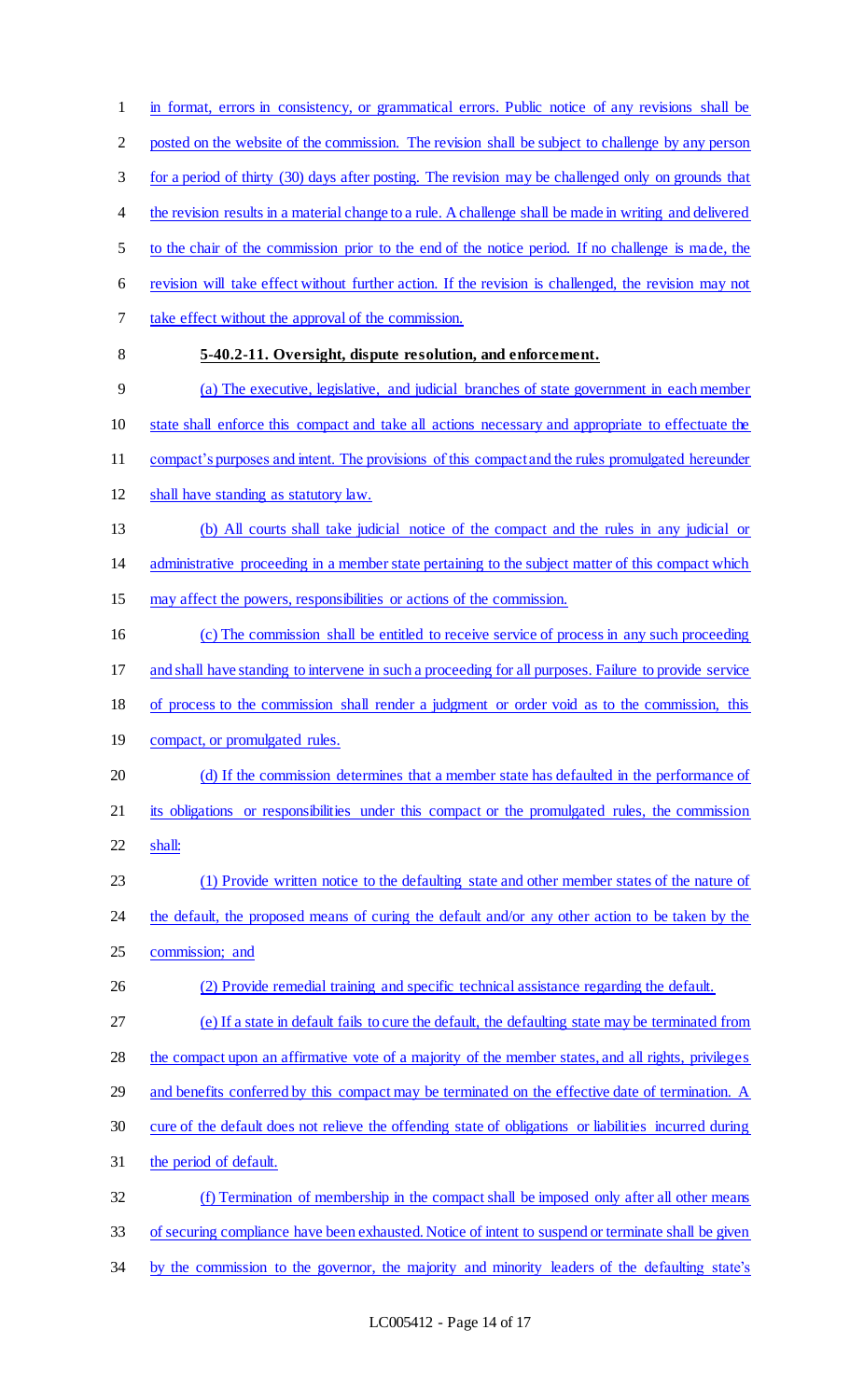legislature, and each of the member states. (g) A state that has been terminated is responsible for all assessments, obligations, and liabilities incurred through the effective date of termination, including obligations that extend beyond the effective date of termination. (h) The commission shall not bear any costs related to a state that is found to be in default or that has been terminated from the compact, unless agreed upon in writing between the commission and the defaulting state. (i) The defaulting state may appeal the action of the commission by petitioning the U.S. District Court for the District of Columbia or the federal district where the commission has its principal offices. The prevailing member shall be awarded all costs of such litigation, including reasonable attorneys' fees. (j) Upon request by a member state, the commission shall attempt to resolve disputes related to the compact that arise among member states and between member and non-member states. (k) The commission shall promulgate a rule providing for both mediation and binding dispute resolution for disputes as appropriate. (l) The commission, in the reasonable exercise of its discretion, shall enforce the provisions and rules of this compact. 19 (m) By majority vote, the commission may initiate legal action in the United States District Court for the District of Columbia or the federal district where the commission has its principal offices against a member state in default to enforce compliance with the provisions of the compact and its promulgated rules and bylaws. The relief sought may include both injunctive relief and damages. In the event judicial enforcement is necessary, the prevailing member shall be awarded 24 all costs of such litigation, including reasonable attorneys' fees. (n) The remedies herein shall not be the exclusive remedies of the commission. The 26 commission may pursue any other remedies available under federal or state law. **5-40.2-12. Date of implementation of the interstate commission for physical therapy practice and associated rules, withdrawal, and amendment.**  (a) The compact shall come into effect on the date on which the compact statute is enacted into law in the tenth member state. The provisions, which become effective at that time, shall be limited to the powers granted to the commission relating to assembly and the promulgation of rules. Thereafter, the commission shall meet and exercise rulemaking powers necessary to the implementation and administration of the compact. (b) Any state that joins the compact subsequent to the commission's initial adoption of the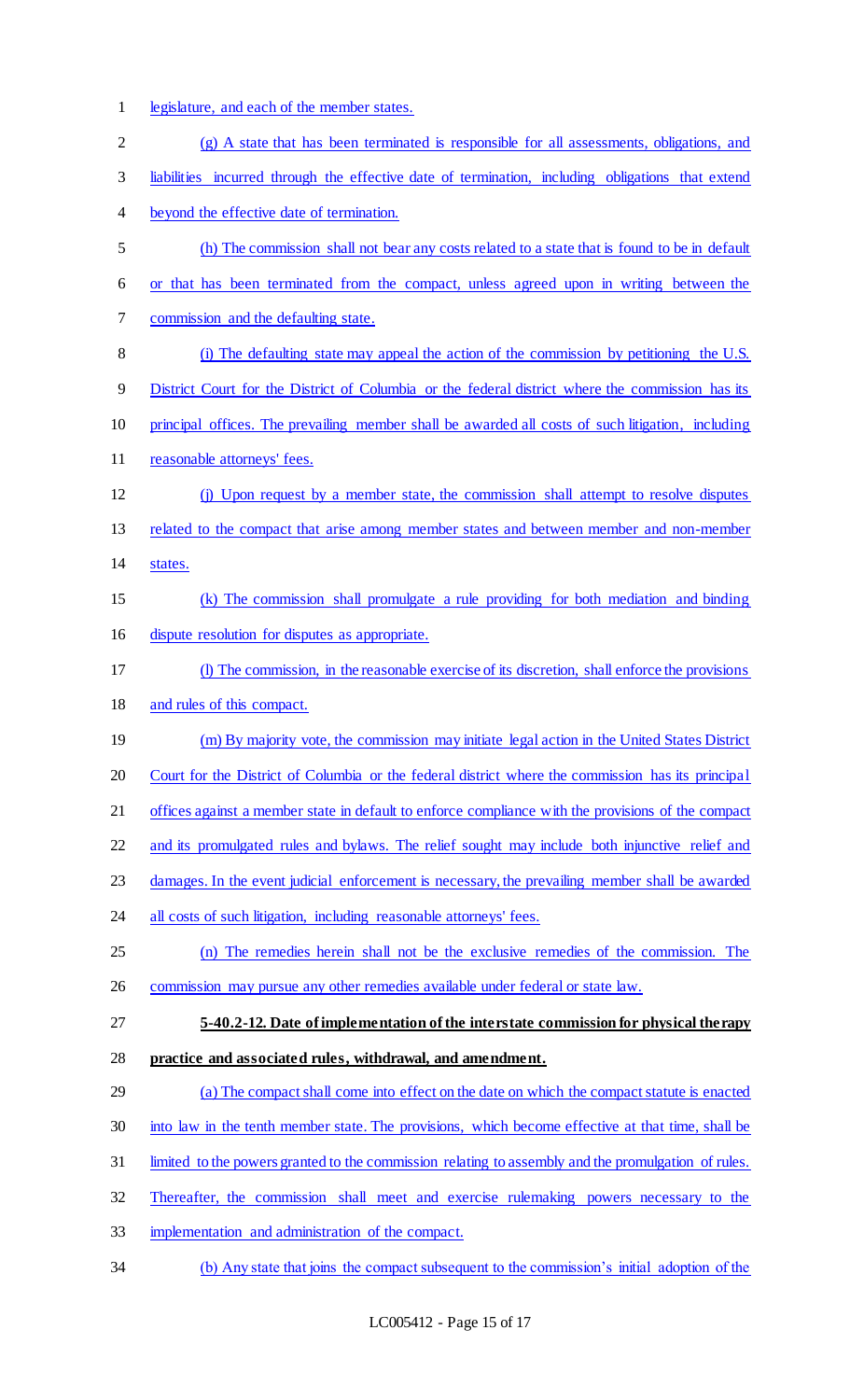rules shall be subject to the rules as they exist on the date on which the compact becomes law in 2 that state. Any rule that has been previously adopted by the commission shall have the full force and effect of law on the day the compact becomes law in that state. (c) Any member state may withdraw from this compact by enacting a statute repealing the same. (1) A member state's withdrawal shall not take effect until six (6) months after enactment of the repealing statute. (2) Withdrawal shall not affect the continuing requirement of the withdrawing state's physical therapy licensing board to comply with the investigative and adverse action reporting requirements of this chapter prior to the effective date of withdrawal. (d) Nothing contained in this compact shall be construed to invalidate or prevent any physical therapy licensure agreement or other cooperative arrangement between a member state and a non-member state that does not conflict with the provisions of this compact. (e) This compact may be amended by the member states. No amendment to this compact shall become effective and binding upon any member state until it is enacted into the laws of all member states. **5-40.2-13. Construction and severability.**  This compact shall be liberally construed so as to effectuate the purposes thereof. The 19 provisions of this compact shall be severable and if any phrase, clause, sentence or provision of 20 this compact is declared to be contrary to the constitution of any party state or of the United States or the applicability thereof to any government, agency, person or circumstance is held invalid, the 22 validity of the remainder of this compact and the applicability thereof to any government, agency, person or circumstance shall not be affected thereby. If this compact shall be held contrary to the 24 constitution of any party state, the compact shall remain in full force and effect as to the remaining 25 party states and in full force and effect as to the party state affected as to all severable matters. SECTION 2. This act shall take effect upon passage.

#### ======== LC005412 ========